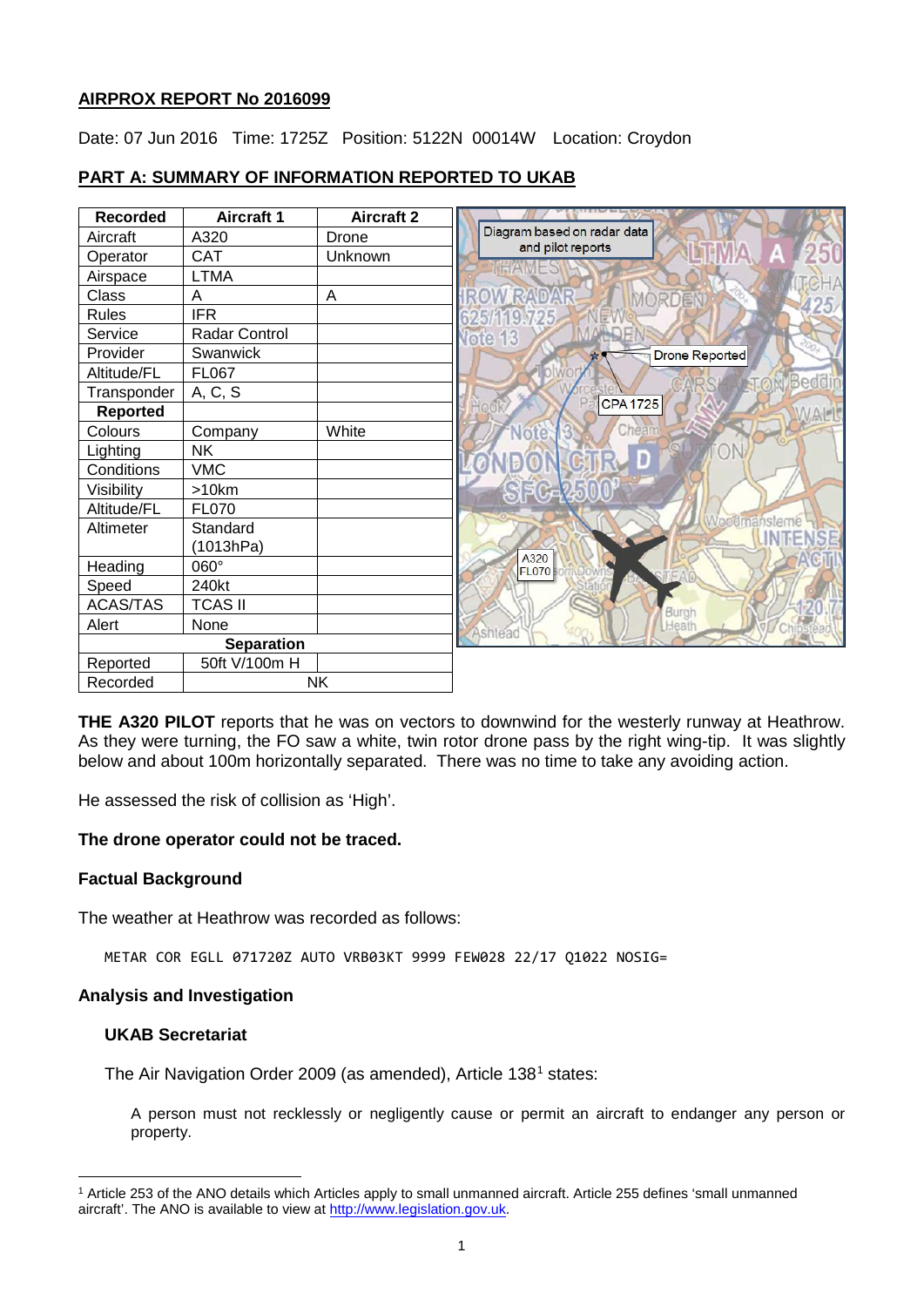Article 166, paragraphs 2, 3 and 4 state:

(2) The person in charge of a small unmanned aircraft may only fly the aircraft if reasonably satisfied that the flight can safely be made.

(3) The person in charge of a small unmanned aircraft must maintain direct, unaided visual contact with the aircraft sufficient to monitor its flight path in relation to other aircraft, persons, vehicles, vessels and structures for the purpose of avoiding collisions.'

(4) The person in charge of a small unmanned aircraft which has a mass of more than 7kg excluding its fuel but including any articles or equipment installed in or attached to the aircraft at the commencement of its flight must not fly the aircraft

(a) in Class A, C, D or E airspace unless the permission of the appropriate air traffic control unit has been obtained;

(b) within an aerodrome traffic zone …; or

(c) at a height of more than 400 feet above the surface unless it is flying in airspace described in sub-paragraph (a) or (b) and in accordance with the requirements for that airspace.

In addition, the CAA has published regulation regarding First Person View (FPV) drone operations which limit this activity to drones of less than 3.5kg take-off mass, and to not more than 1000ft<sup>[2](#page-1-0)</sup>.

#### **Summary**

 $\overline{\phantom{a}}$ 

An Airprox was reported when an A320 and a drone flew into proximity at 1725 on Tuesday  $7<sup>th</sup>$  June 2016. The A320 pilot was operating under IFR in VMC, and in receipt of a Radar Control Service from Heathrow Director. The drone operator could not be traced.

## **PART B: SUMMARY OF THE BOARD'S DISCUSSIONS**

Information available consisted of a report from the A320 pilot and radar photographs/video recordings.

The crew of the A320 reported seeing the drone at about FL070, whilst being vectored for downwind for the Heathrow westerly runway. The Board first noted that, as for other aviators, drone operators are fundamentally required to avoid collisions with all other aircraft. More specifically, drone flight above 400ft is prohibited in Class A airspace without the permission of the appropriate air traffic control unit and therefore the drone operator was not entitled to operate in this location.

In this incident, operating at levels of 7000ft, the drone operator would almost certainly have been operating on first-person-view (FPV), for which regulation mandates that an additional person must be used as a competent observer who must maintain direct unaided visual contact with the drone in order to monitor its flight path in relation to other aircraft. Notwithstanding, even if an observer was being used, the Board thought that they would certainly not have been able to see the drone clearly at that level. Under FPV operations, for drones of less than 3.5kg, the drone is not permitted to operate above 1000ft agl without CAA approval being gained and a NOTAM being issued. At FL070, the drone operator was flying within the London TMA Class A airspace without permission and, in his non-compliance, the Board considered that the drone operator was posing a flight safety risk.

Operating as he was in airspace within which he was not permitted meant that the Board considered that the cause of the Airprox was that the drone had been flown into conflict with the A320. Although the incident did not show on the NATS radars, the Board noted that the pilot had estimated the separation to be 100m from the wing-tip and 50ft below the aircraft and that there was no time to take any avoiding action. Acknowledging the difficulties in judging separation visually without external references, the Board considered that the pilot's estimate of separation, allied to his overall account

<span id="page-1-0"></span><sup>&</sup>lt;sup>2</sup> ORS4 No. 1168 Small Unmanned Aircraft – First Person View (FPV) Flying available at: ORS4 No 1168.